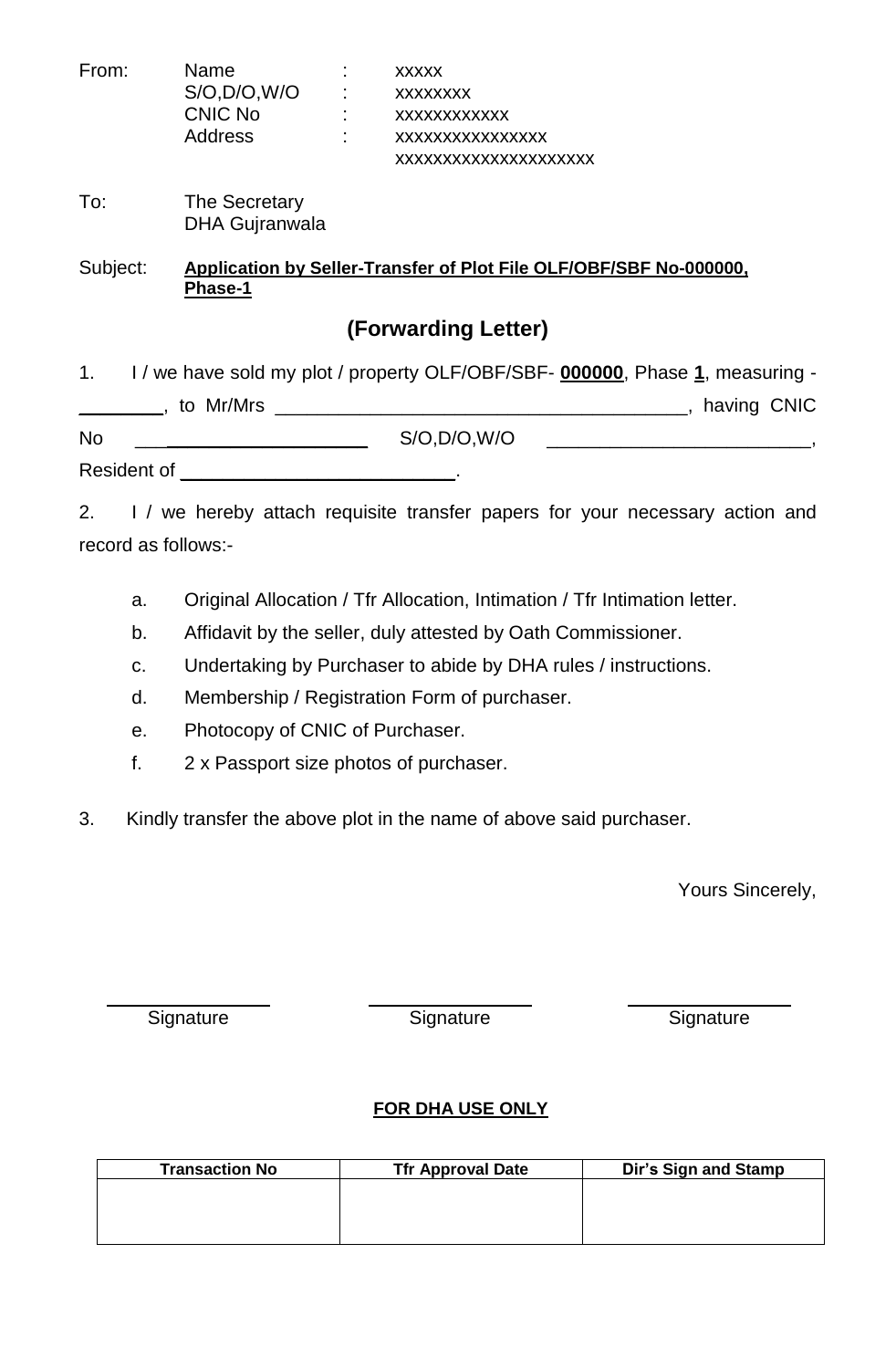## **AFFIDAVIT BY THE SELLER**

1. I / we, **\_\_\_\_\_\_\_\_\_\_\_\_\_\_\_\_\_\_\_\_\_\_**,having CNIC No **\_\_\_\_\_\_\_\_\_\_\_\_\_\_** , S/O,D/O,W/O **\_\_\_\_\_\_\_\_\_\_\_\_\_\_\_\_\_\_\_** , Muslim, Adult, Resident of **\_\_\_\_\_\_\_\_\_\_\_\_\_\_\_\_\_\_\_\_\_\_\_** , in possession of my / our full faculties and senses and of my / our free will and without any coercion or duress, do hereby solemnly affirm and declare as under:-

- a. That I / we am / are bonafide member of DHA Gujranwala, vide Membership No. **RN-** as I / we was / were allotted / transferred a plot / property bearing No **OLF/OBF/SBF-000000**, measuring \_\_\_\_\_\_\_ situated in DHA Gujranwala Phase **1**.
- b. That by virtue of the provisions of bye law No. 17 of the Authority, I / we hereby return the original letter No **0/000** dated **\_\_\_\_\_\_\_\_\_\_\_\_\_** for cancellation, which has been sold to **\_\_\_\_\_\_\_\_\_\_\_\_\_\_\_** , having CNIC no **\_\_\_\_\_\_\_\_\_\_\_\_\_\_** , S/O,D/O,W/O **\_\_\_\_\_\_\_\_\_\_\_\_\_\_\_\_\_** , Resident of **\_\_\_\_\_\_\_\_\_\_\_\_\_\_\_\_\_\_\_\_\_\_\_.** Total sale price of said plot has been received by me / us from the purchaser.
- c. That having relinquished said plot to DHA Gujranwala for further allotment to **\_\_\_\_\_\_\_\_\_\_\_\_\_\_\_\_\_\_\_**, S/O,D/O,W/O **\_\_\_\_\_\_\_\_\_\_\_\_\_\_\_\_\_\_\_\_\_\_\_\_\_\_\_**, the possession of the plot be handed over to **\_\_\_\_\_\_\_\_\_\_\_\_\_\_\_\_\_\_\_\_\_\_\_\_\_**, conferring exclusive ownership rights and possession of the plot upon the above said purchaser.
- d. That I / we affirm and declare that name of **\_\_\_\_\_\_\_\_\_\_\_\_\_\_\_\_** S/O,D/O,W/O **EXECUTE:** , should be entered in the records of DHA Gujranwala, as the owner of aforesaid property.
- e. That I / we solemnly declare that I / we have no right, title or interest in said property and **\_\_\_\_\_\_\_\_\_\_\_\_\_\_\_\_\_\_** S/O,D/O,W/O **\_\_\_\_\_\_\_\_\_\_\_\_\_\_\_\_\_** is the exclusive owner of the same since **1991-19 12019**.
- f. That the deponent has paid Advance Tax u / s 236 c of Income Tax Ordinance @ 1% or 2% of the total sale consideration and also undertake to pay any additional amount as and when demanded by FBR / Federal Govt.
- g. I / we do hereby undertake to pay Capital Gain Tax (CGT) and any other taxes as and when (even after transfer of this plot) notified by FBR, Federal / Provincial Govt, Cantt Board Gujranwala or any other authority competent to do so.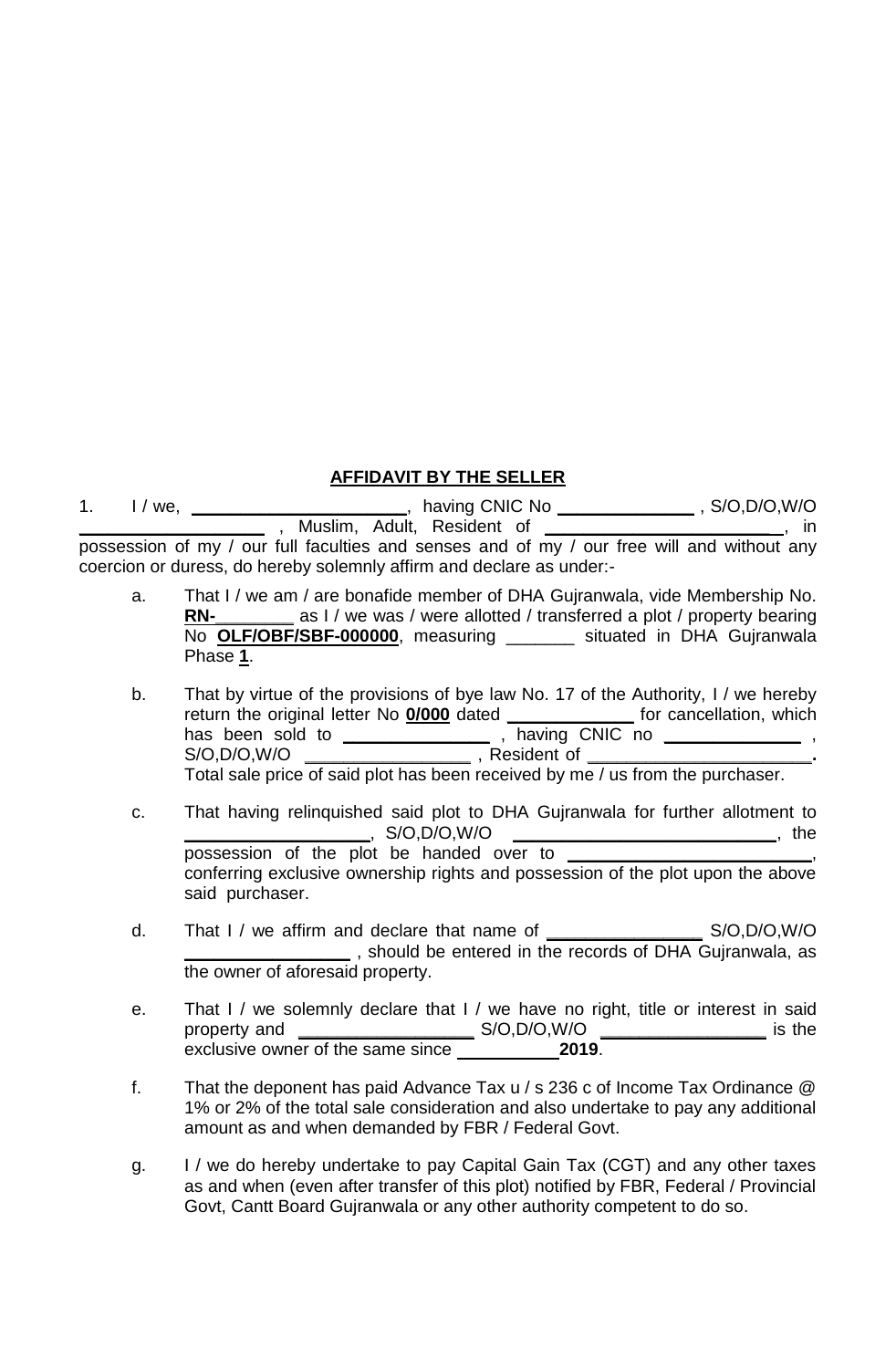2. That, I / we further affirm and declare, that neither I have entered into an agreement for the sale of plot in question with any other person except the above said purchaser, nor any suit is presently pending in any court of competent jurisdiction and no stay order is operative against the said plot. Furthermore said plot is free from all encumbrances. In the event the above statement is found to be false, incorrect or untrue, the deponent shall pay the entire sale consideration with profit, etc, to the purchaser.

3. That whatever is stated above is true to the best of my knowledge and belief.

#### **DEPONENT**

**Verification**. Verified on Oath at Gujranwala this \_\_\_\_\_ day of \_\_\_\_\_\_\_ 2019, that the contents of above affidavit are true and correct to the best of my knowledge, information and belief, and that nothing has been concealed therein.

### **DEPONENT**

| we,                      | S/O, D/O, W/O                                                  |  |  |  |  |
|--------------------------|----------------------------------------------------------------|--|--|--|--|
| Membership No            | __, Owner of Plot No.<br>RN-                                   |  |  |  |  |
|                          | whose signatures are given below, have                         |  |  |  |  |
|                          | executed and signed the documents for transfer of allotment of |  |  |  |  |
| said Plot in the name of |                                                                |  |  |  |  |
| S/O, D/O, W/O            |                                                                |  |  |  |  |
| 2019<br>On               |                                                                |  |  |  |  |
|                          | Seller                                                         |  |  |  |  |

\_\_\_\_\_\_\_\_\_\_\_\_ \_\_\_\_\_\_\_\_\_\_\_\_ \_\_\_\_\_\_\_\_\_\_\_\_

# **Seller Purchaser Identifier**

Name: S/O:

CNIC:

Dealer Regn No:

Contact #:

| Transfer No | <b>Date</b> | <b>Sign of Transfer Officer</b> |
|-------------|-------------|---------------------------------|
|             |             |                                 |
|             |             |                                 |

**FOR DHA USE ONLY**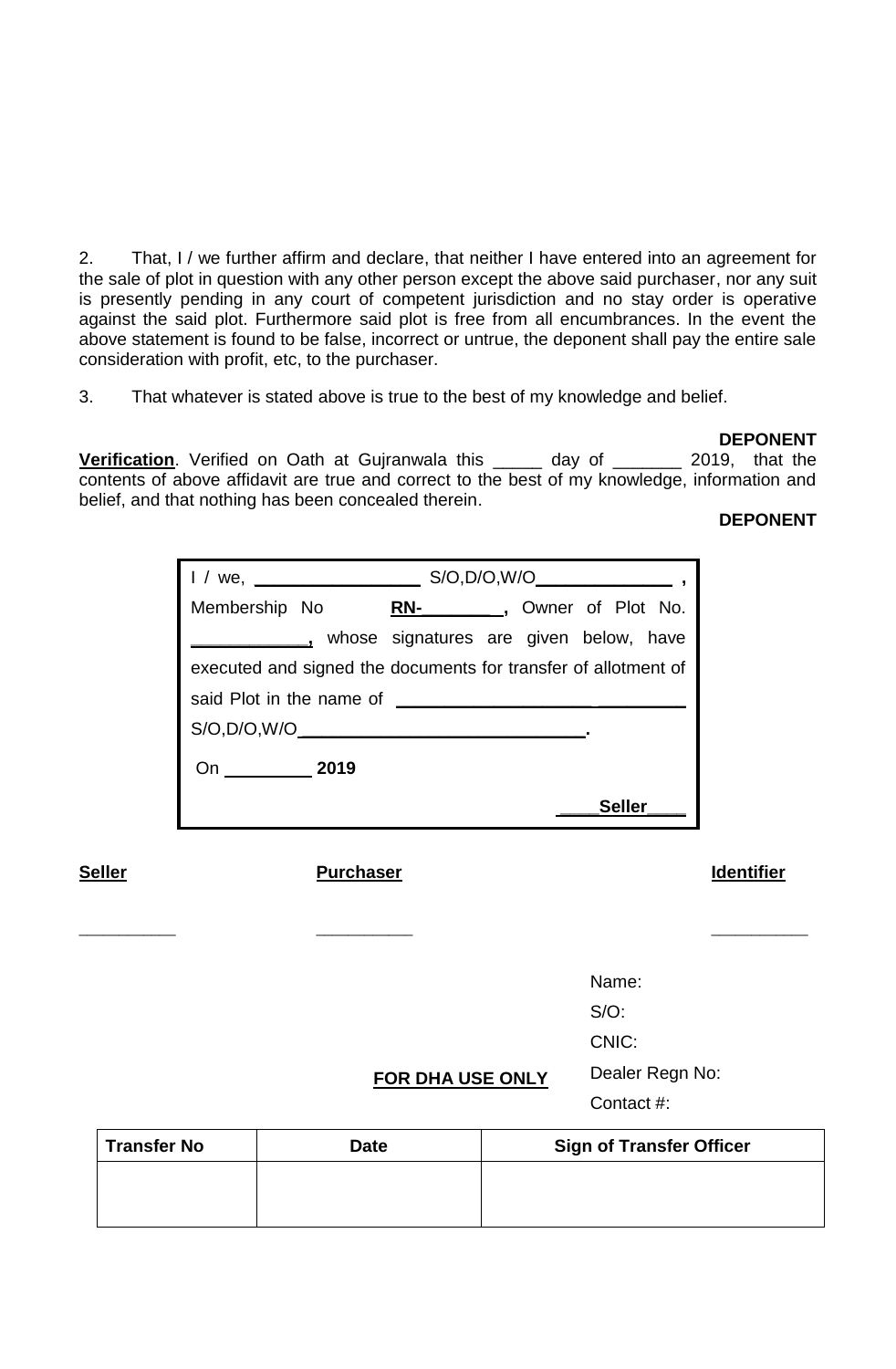# **UNDER TAKING BY THE PURCHASER (To Abide by DHA Rules / Instructions)**

1. I / we, \_\_\_\_\_\_\_\_\_\_\_\_\_\_\_\_\_\_\_\_\_\_\_\_\_\_, having CNIC No \_\_\_\_\_\_\_\_\_\_\_\_\_\_\_\_\_\_\_\_\_\_\_\_\_\_

S/O,D/O,W/O **\_\_\_\_\_\_\_\_\_\_\_\_\_\_\_\_\_\_ \_\_\_\_\_\_\_\_\_** ,resident of **\_\_\_\_\_\_\_\_\_\_\_\_\_\_\_\_\_\_\_\_\_\_\_\_\_\_**

\_\_\_\_\_\_\_\_\_\_\_\_, in possession of my / our full faculties and senses and of my / our free will and without any coercion or duress, do hereby solemnly affirm and declare as under:-

- a. That I / we have purchased Plot / Property No **OLF/OBF/SBF- 000000**, measuring\_\_\_\_\_\_\_\_\_\_, in DHA Gujranwala Phase **1**, which has been transferred in my / our name.
- b. I / we am / are bound to make the payment of CGT / stamp duty and all other taxes imposed by Federal / Provincial Govt, Cantt Board Gujranwala or any other authority competent to do so.
- c. I / we agree to pay the variation in development charges and plot size on demand.
- d. I / we will ensure that plot / house tax and other dues due to Cantt Board Gujranwala are paid. I / we shall not default or fail in payment of taxes and other duties of Central / Provincial Govt.
- e. I / we hereby undertake to abide by all rules, regulations / bye laws of DHA Gujranwala.
- f. I / we shall not damage the interest of the Authority and my / our act or omission shall not be detrimental to the aims and objectives as well as the reputation of DHA Gujranwala.